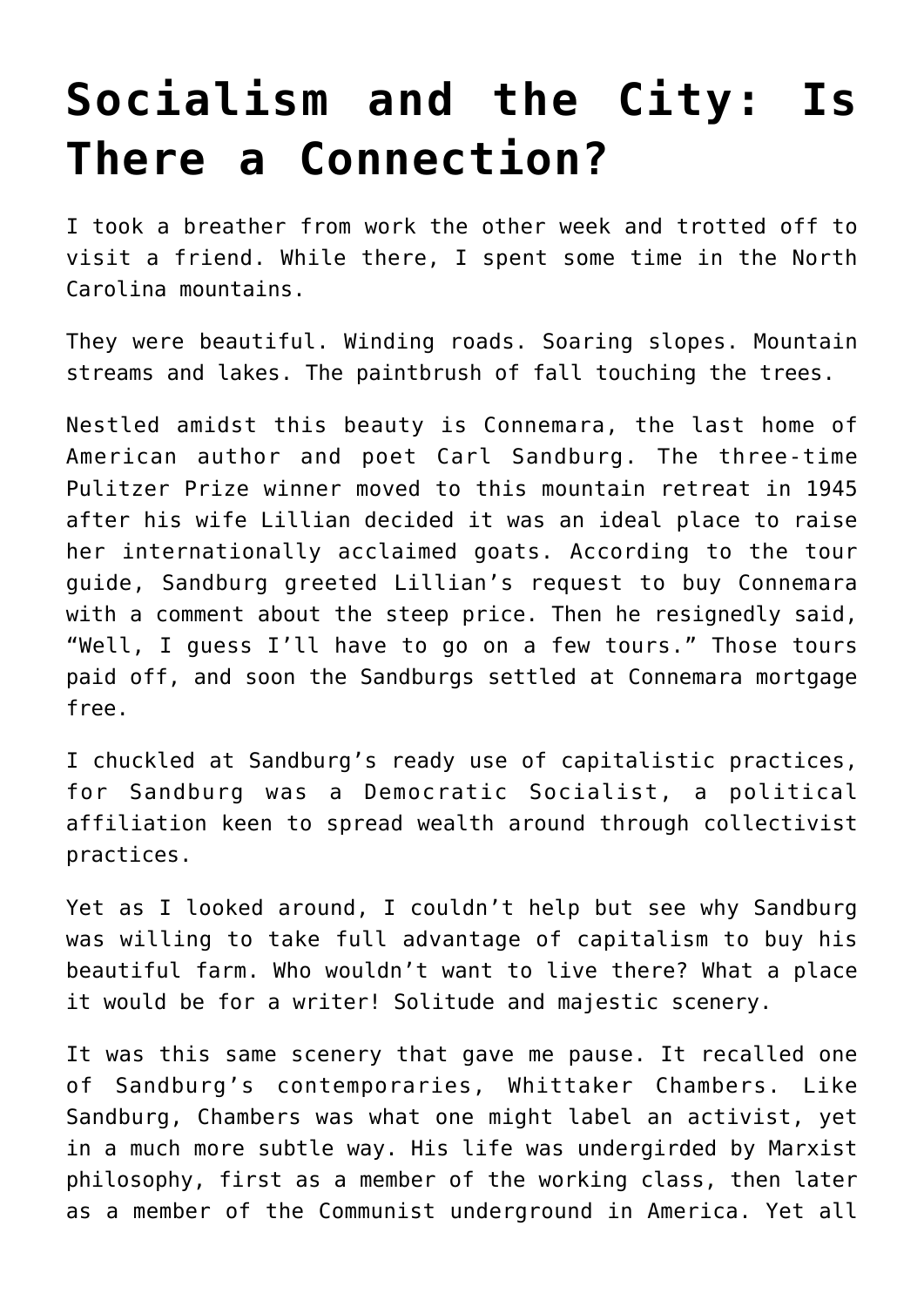through his autobiography, *Witness,* there runs a thread of longing and wonder for the beauty of the countryside. As Chambers himself testifies:

*Communism is a faith of the cities, and can look upon the countryside only to organize, that is to say, to destroy it. And while simply to enter a city is for me always a little like entering a grave, in those years I forced myself to live in New York and learned to shut my mind and my eyes against it because to open either to it filled me with dislike and disgust. As a Communist, that is to say, a man dedicated to directing history, I had no choice. For it is clear that the history of the 20th century will be determined by the cities, not by the countryside.*

But it was the times when Chambers and his family broke free from the city that he seems to have had more clarity of thought. In particular, this occurred in the mid-1930s when they rented a little stone house near an apple orchard:

*In retrospect, it is clear that our life in the stone house had influences on us which, at the time, and even much later, we did not realize. I suspect that in that simple, beautiful and tranquil haven… a subtle chemistry began its work, which if it were possible to trace it, would be found to have played an invisible part in my break with Communism.*

Seeing the similarities between Chambers and Sandburg, I asked the tour guide if the latter had changed his political opinions later in life as he spent more time on the farm. Although unsure, the tour guide did note that Sandburg became less of an activist in later years.

I find this intriguing because many young people today are following in the steps of young Chambers and Sandburg. As a [recent poll](https://www.victimsofcommunism.org/2019-annual-poll) notes, 70 percent of millennials are very open to voting for a socialist candidate.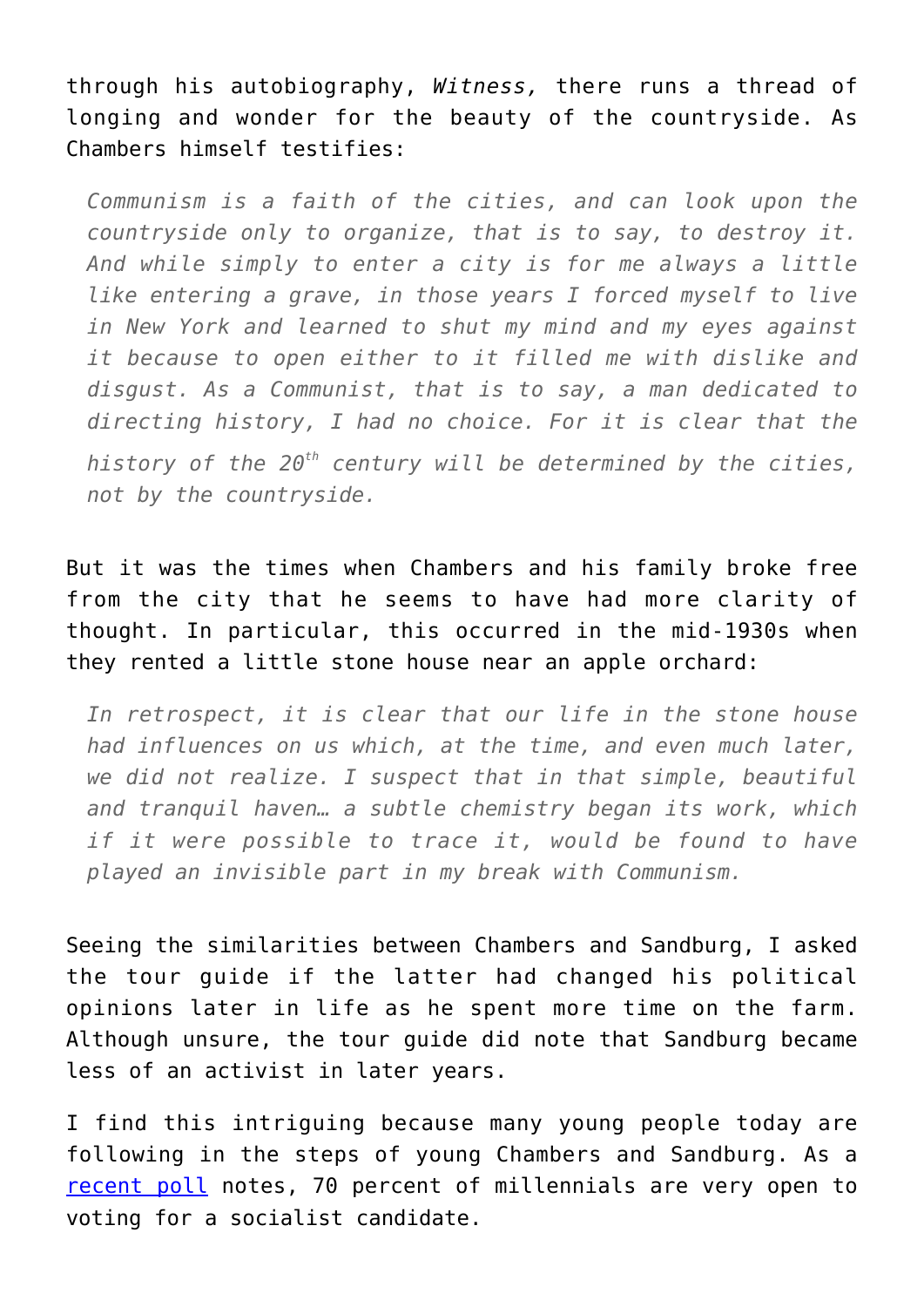

The percentage of Millennials who say they are "extremely likely" to vote for a socialist candidate has doubled from 2018 to 2019 (20% vs. 10%).

Furthermore, it appears that millennials are willing to take the Democratic Socialism of Sandburg to the next level, given their embrace of the Communist Manifesto: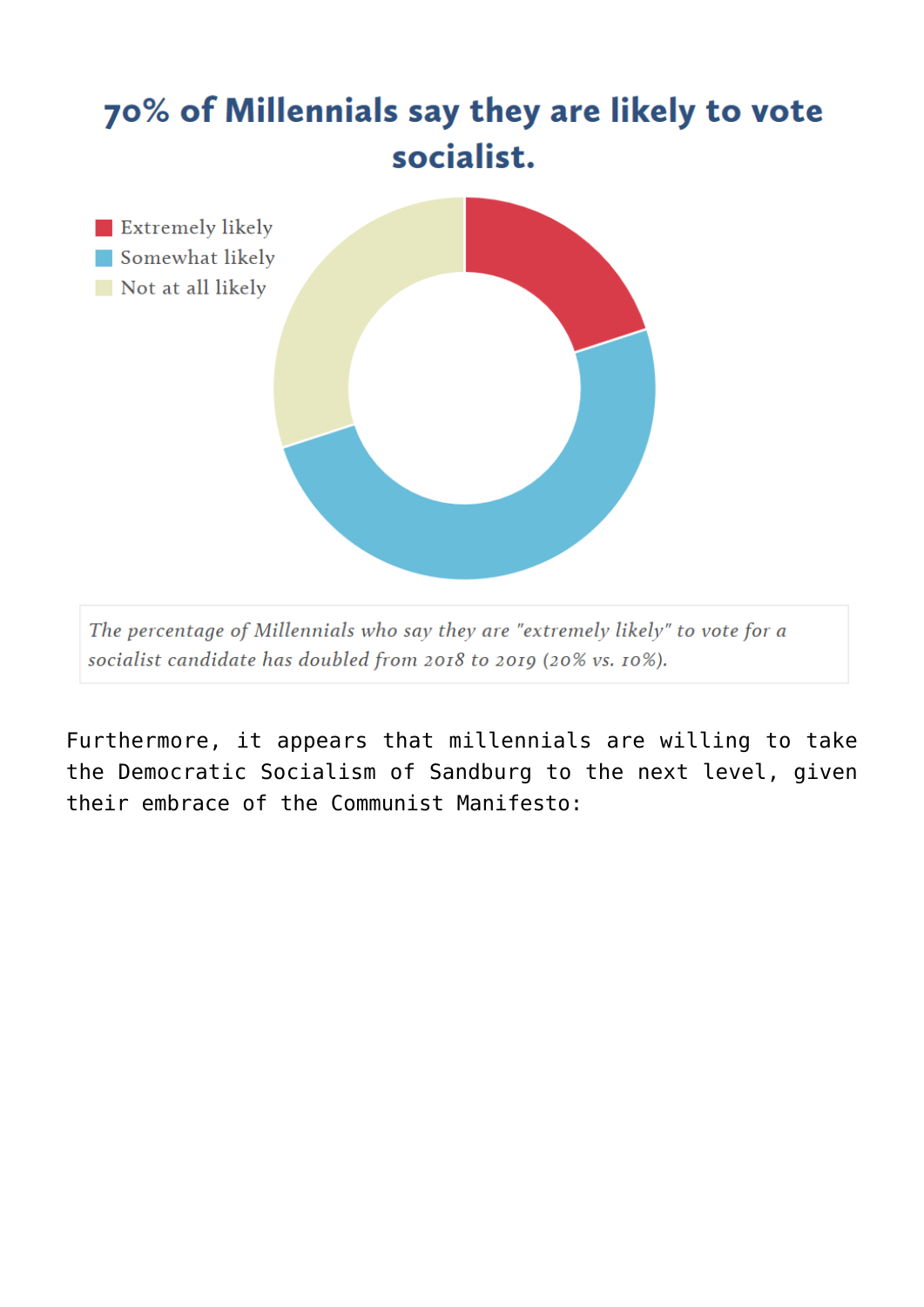## Only 57% of Millennials believe the Declaration of Independence better "guarantees freedom and equality" over Communist Manifesto.



Only 57% of Millennials, compared to 94% of the Silent Generation, think the Declaration of Independence better guarantees freedom and inequality over the Communist Manifesto.

There are many things which could be driving the acceptance of these related political philosophies. Could the millennial [attraction to city life](https://www.nielsen.com/us/en/insights/article/2014/millennials-prefer-cities-to-suburbs-subways-to-driveways/) be one contributor? Have we so removed our young people from the wonder, beauty, and solitude of the country that they no longer have space in which to think freely about the values they hold, and the direction their lives are going? And in doing so, have we made it all the easier for them to become adherents of "a faith of the cities"?

—